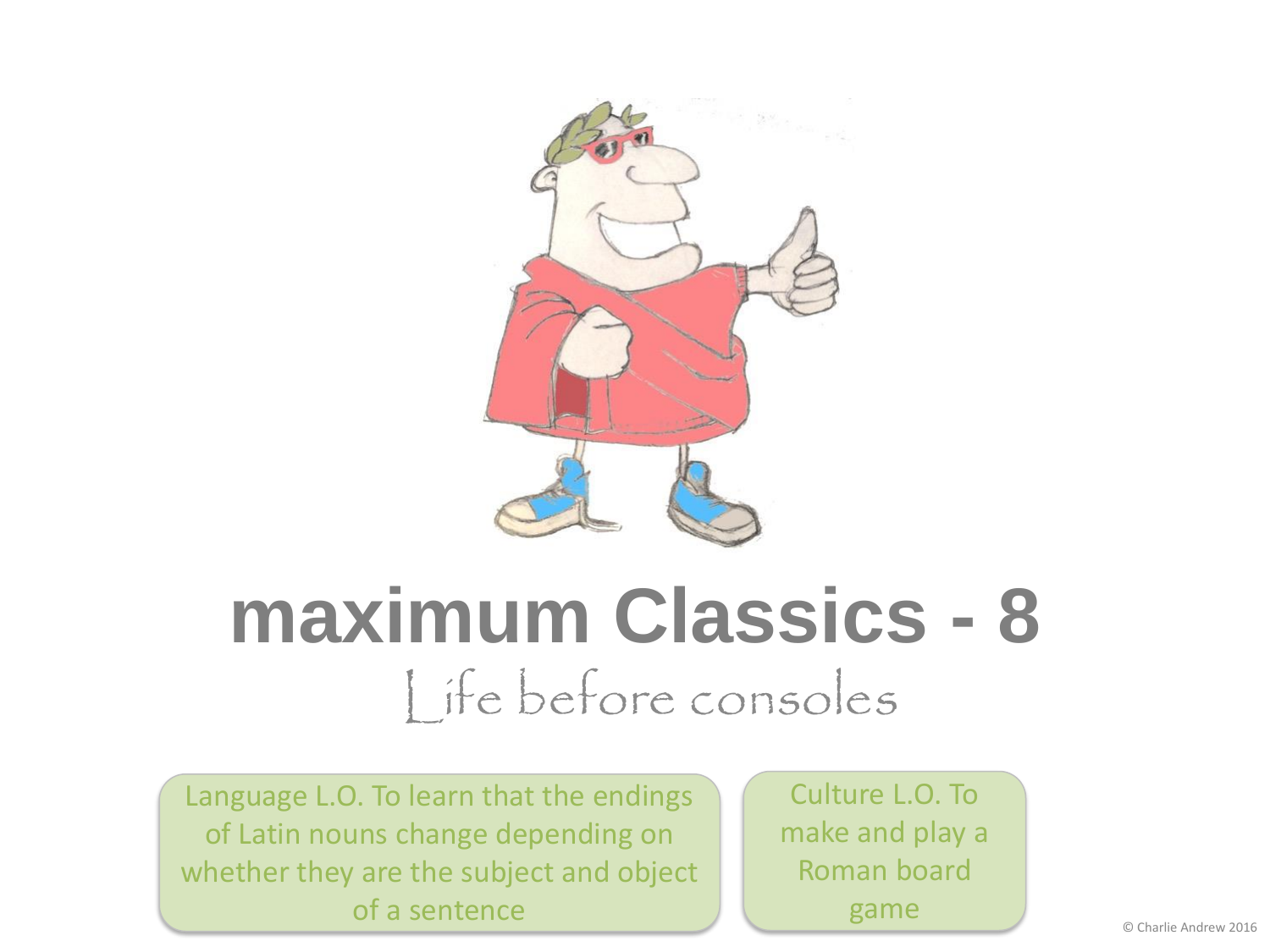### Quick fire verbs







#### **habeo**



**amamus**

#### **habetis**

**dat**

**amat**

**do**

**habes**

© Charlie Andrew 2016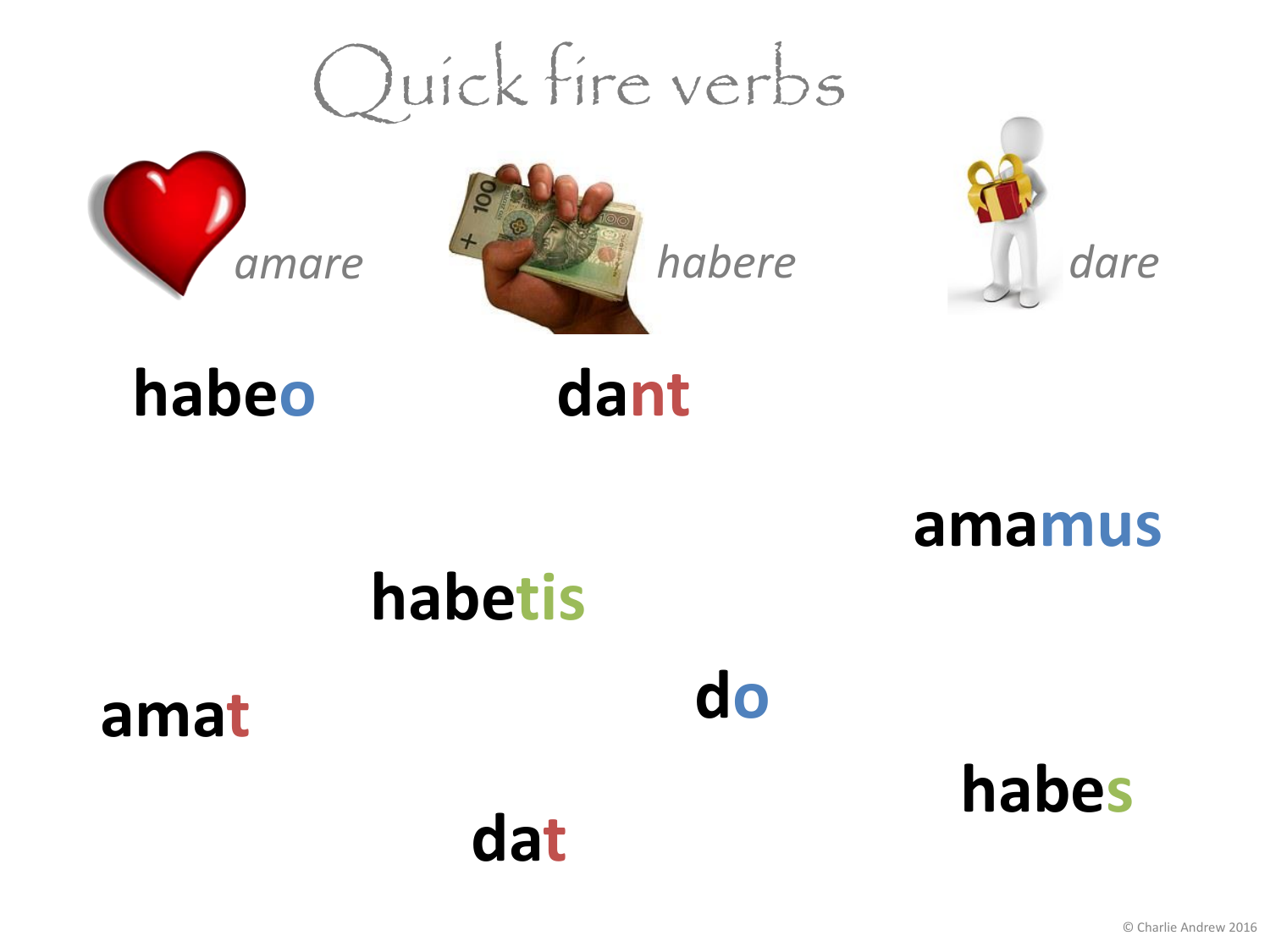

aqua

sonus

femina

#### Ecce centurio!



equus



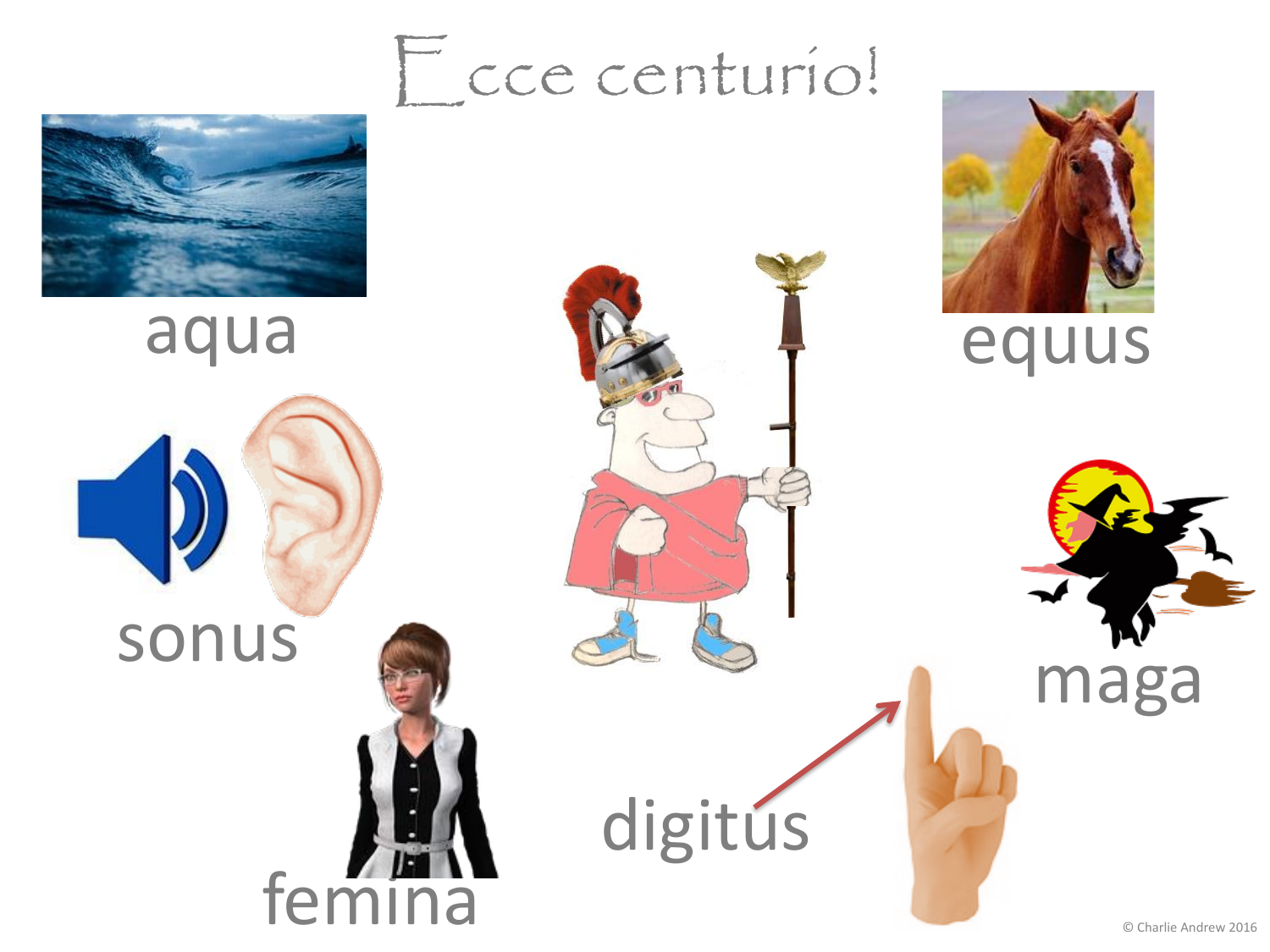# $4$  atin Golden Rules

The English language shows meaning through word order, but Latin does it through changing the endings of words.

ending For example, we can tell who is 'in charge' of a verb by looking at its .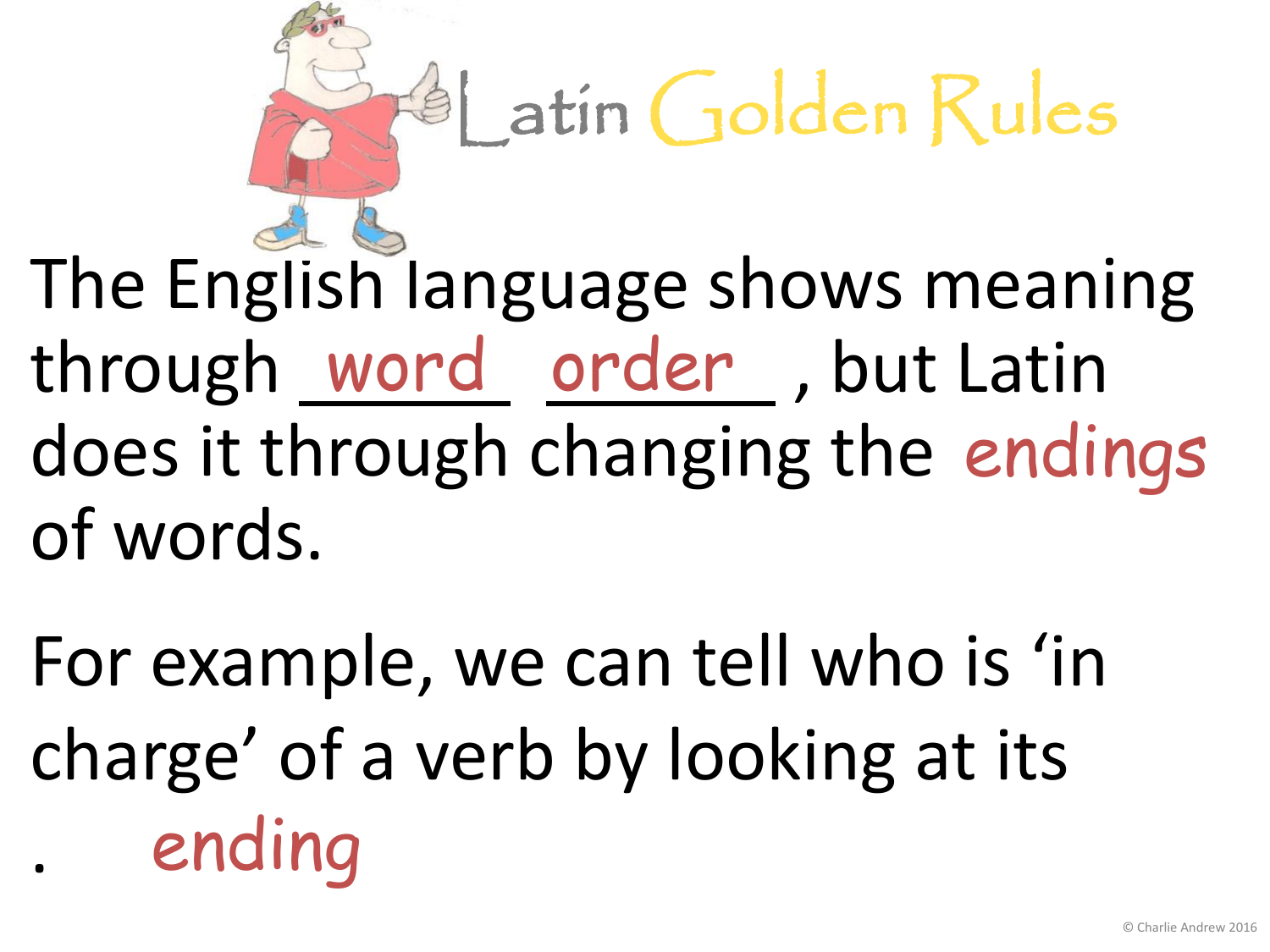# If it's a noun, sit down



#### purple



#### annoying

#### yesterday

bravery

Batman he went

#### maths

quickly

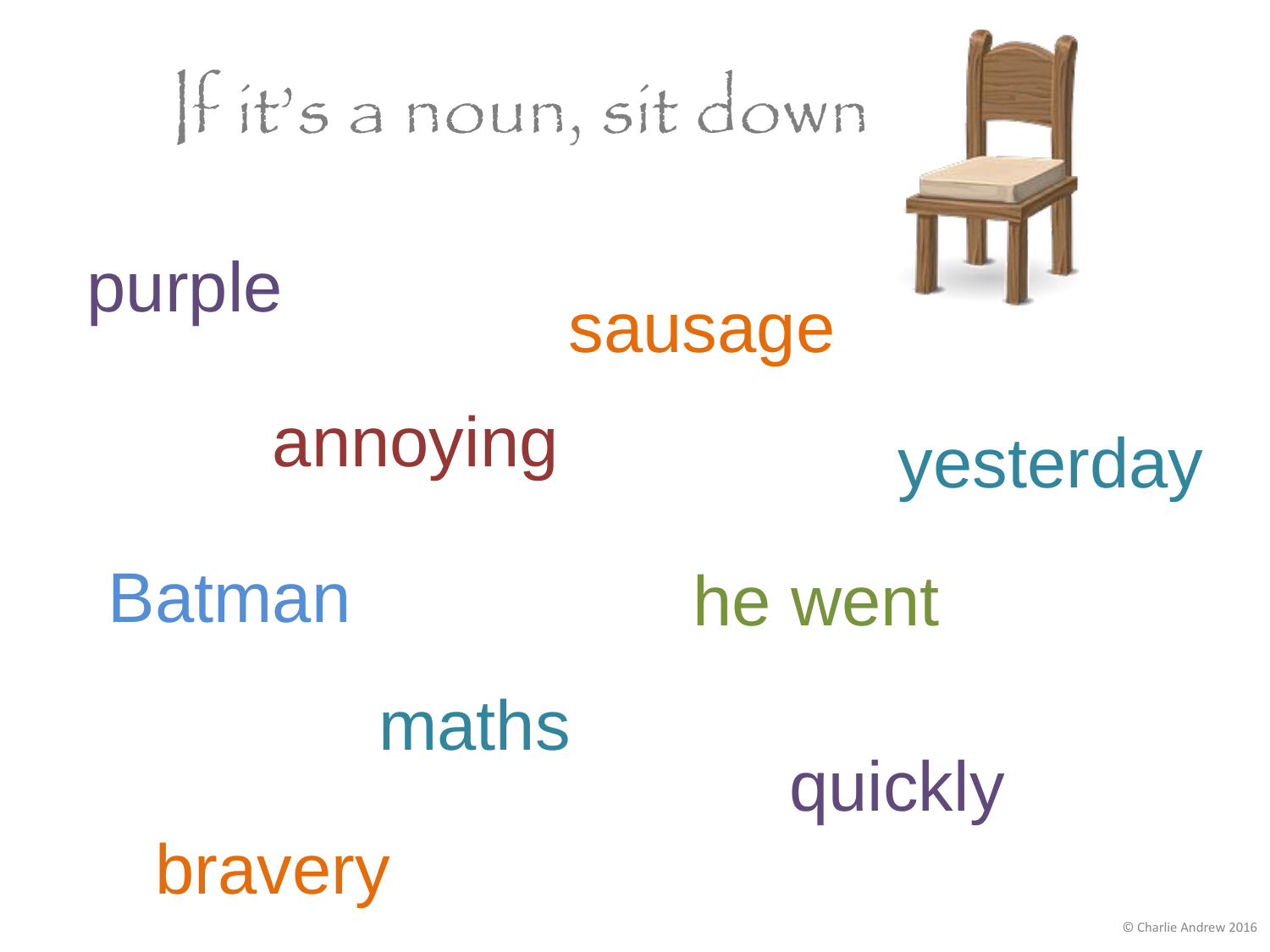Subject or object?



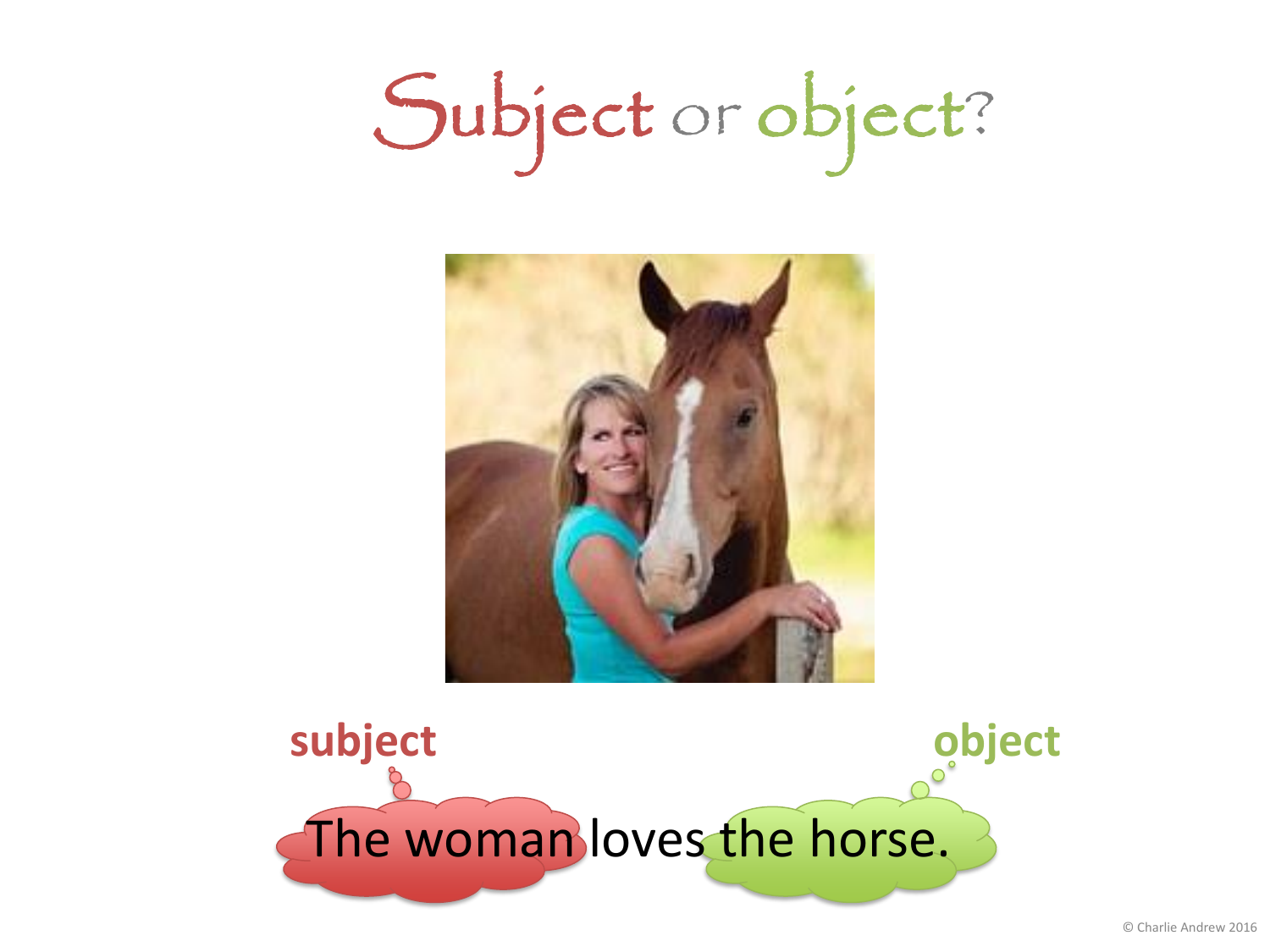Subject or object?



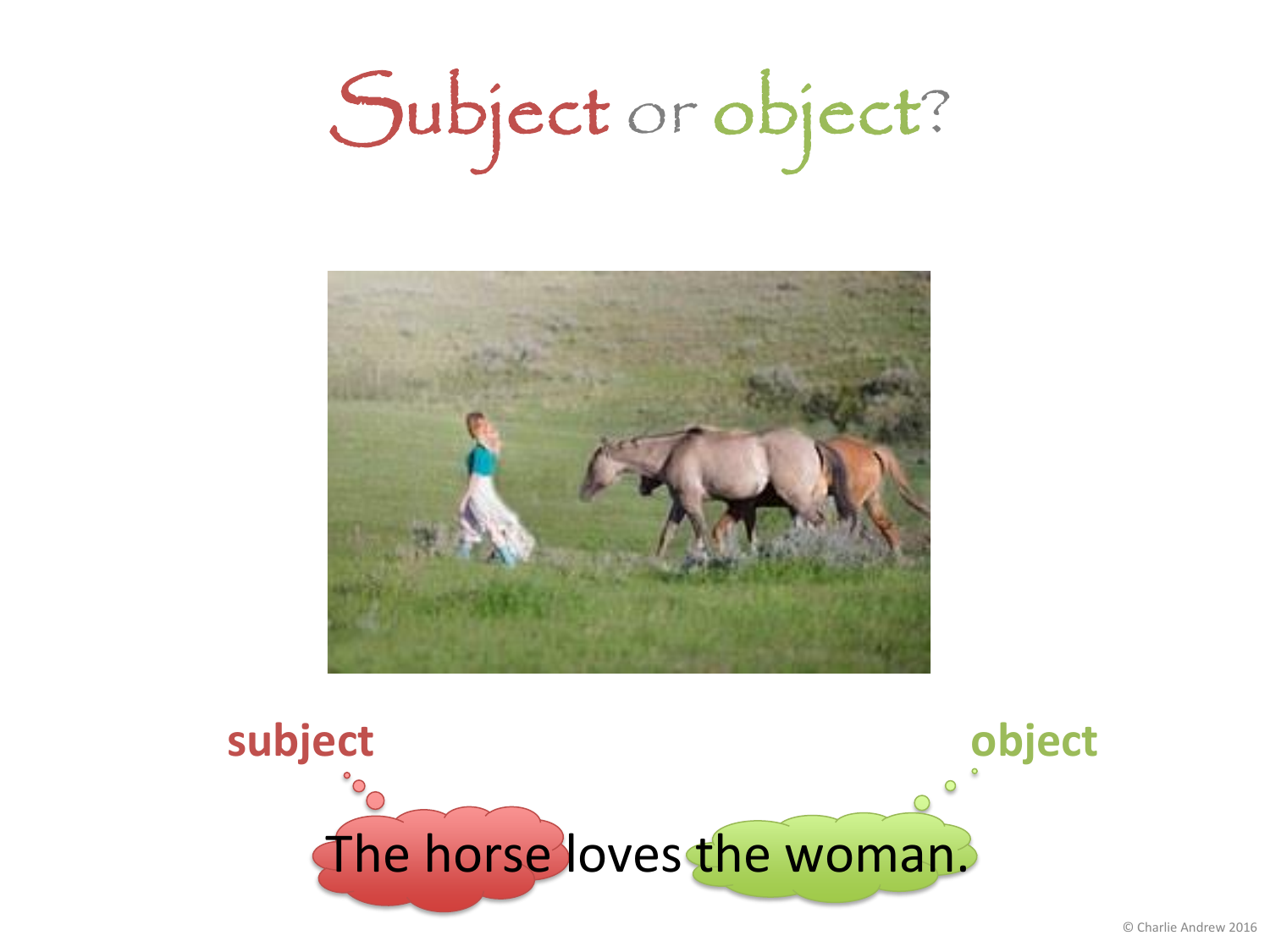# Subject and object in Latin Memina **W**equus Vamat



The woman loves the horse.

## **femina equum amat**



The horse loves the woman. **equus feminam amat**